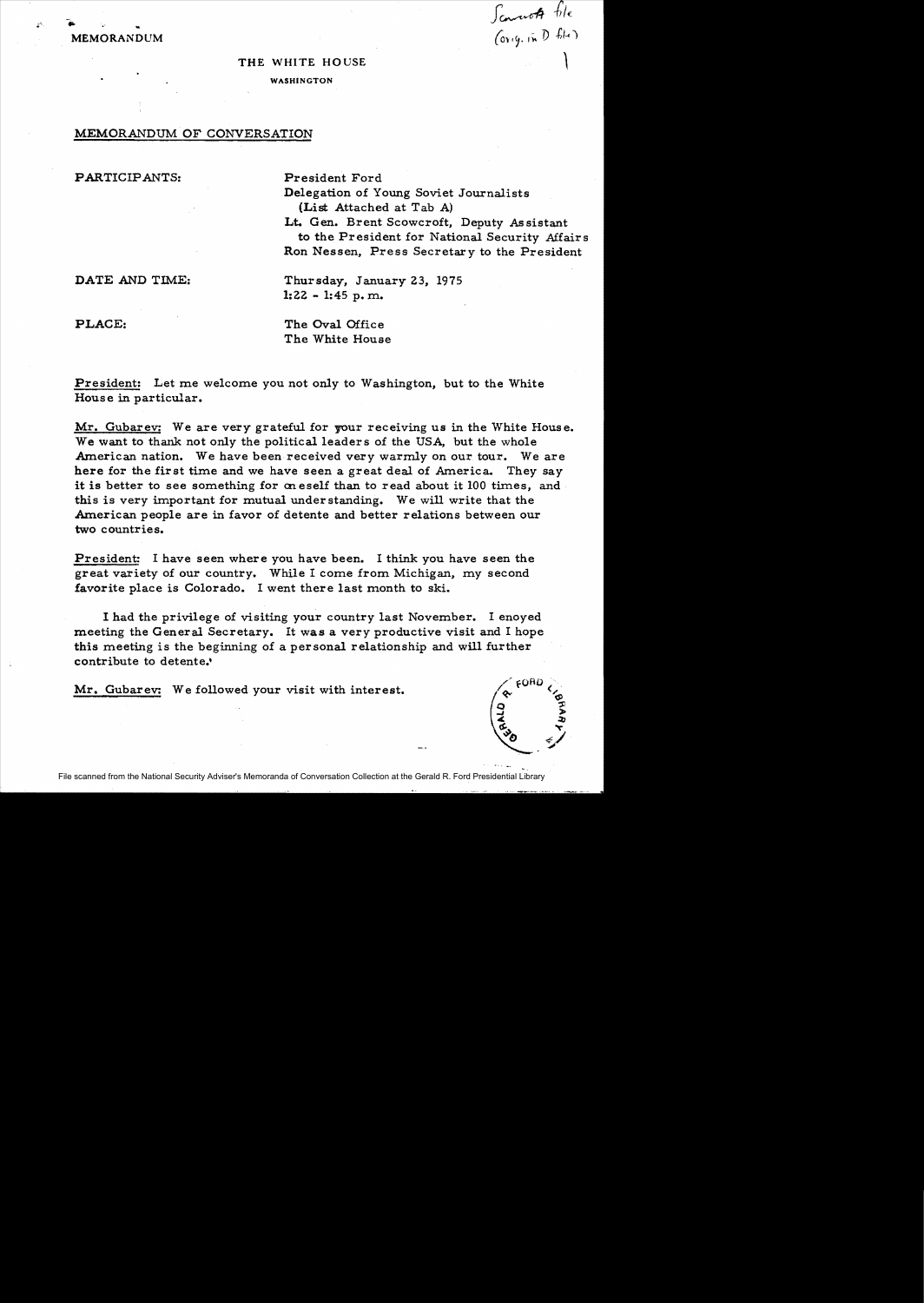President: I enjoyed seeing that part of your country. It whetted my appetite to visit again.

Mr. Gubarev: It is very cold there. And you were without a hat!

President: I am looking forward to General Secretary Brezhnev's visit here next summer. We will finalize the agreements we reached at Vladivostok, and I think they will make a contribution not only to the relations between us but indeed for the peace of the whole world.

Mr. Gubarev: This is an important year for us. We will celebrate the 30th Anniversary of the end of the War. Every family in the Soviet Union lost someone in the War. For us, nothing is more terrible than war.

President: What we hope to achieve, not only through the Vladivostok agreement, but through the other elements of our relationship, is to avoid and eliminate the contentious and potentially explosive points of contact in the world. What our two countries have done is an example to the world of what can be done.

Mr. Gubarev: This is only the beginning. We would like to visit the United States many more times.

President: Would anyone else like to say something?

Member of Delegation: We have heard so many good wishes from the American people here: "Have a good time," "enjoy yourselves." We would like to reciprocate to the American people on behalf of the Soviet people.

President: We would like to welcome you here again in the future. You will find the same warmth wherever you go. Many Americans would like to visit the Soviet Union, and I am sure they will find the same kind of reception.

Mr. Gubarev: I am the chairman of the program. We are supporting exchanges among other kinds of organizations with the United States. Thank you for the time to receive us. We hope that in the future you will meet other young people's organizations.

President: I hope you enjoyed hearing Ron Nessen's briefing. Our press often give him a hard time. I will be going before some reporters this *evening and I must prepare for their sharp questions.* 

**100**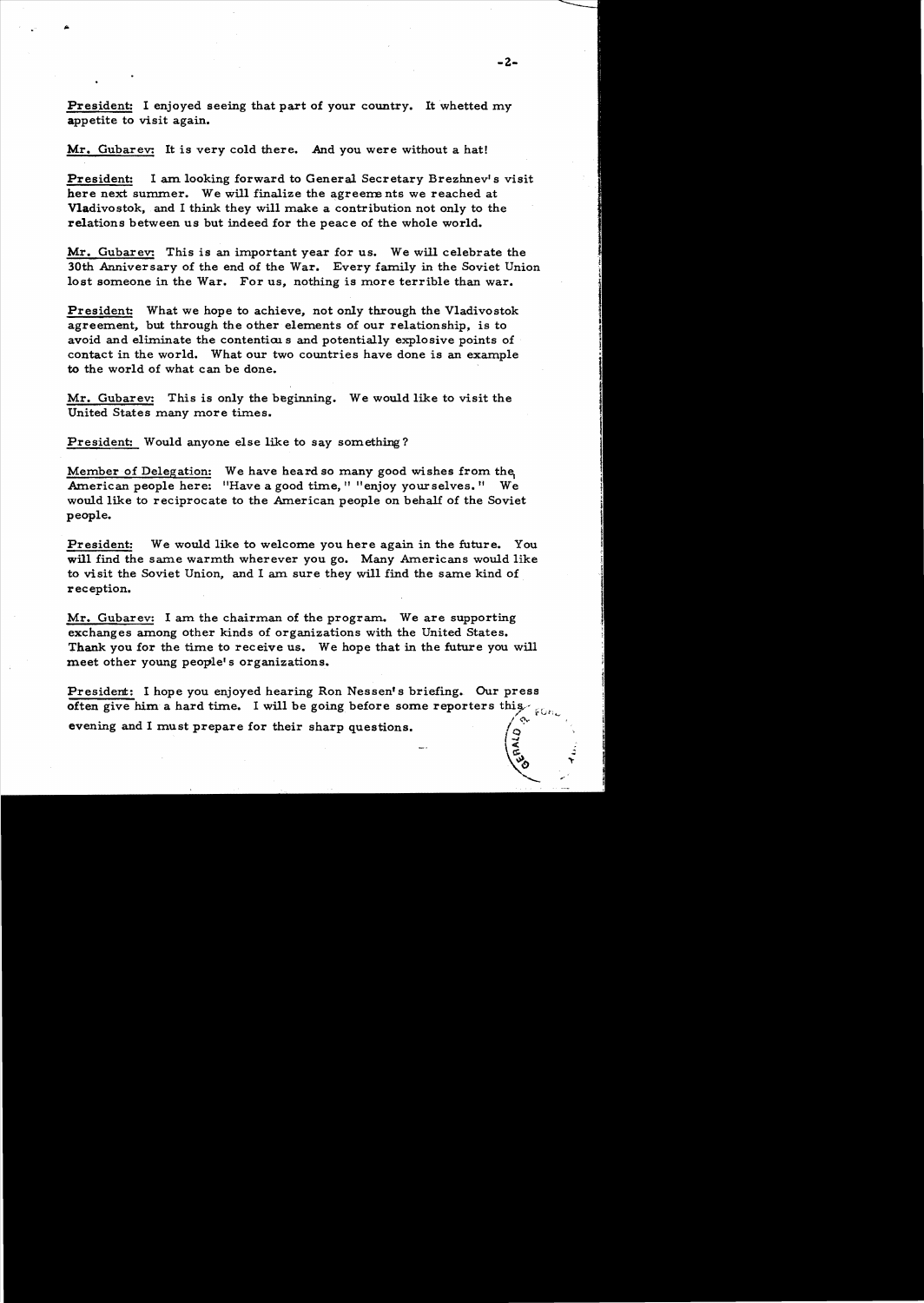I hope you have had a delightful and educational experience. I am encouraged by the contacts I have had with the General Secretary in Vladivostok and with your Ambassador in-Washington. I think that our two countries have a great opportunity in setting an example for people everywhere.

[The delegation presents the President with a gift of a crystal rose. ]

Thank you very much. Mrs. Ford likes flowers. When I went to Vladivostok I got a wolf coat in Alaska. The General Secretary admired it and when I left I put it on him. He had a pleased expression.

[The President gave each of the journalists a tie clasp and pin. The meeting ended.]

,

 $6080$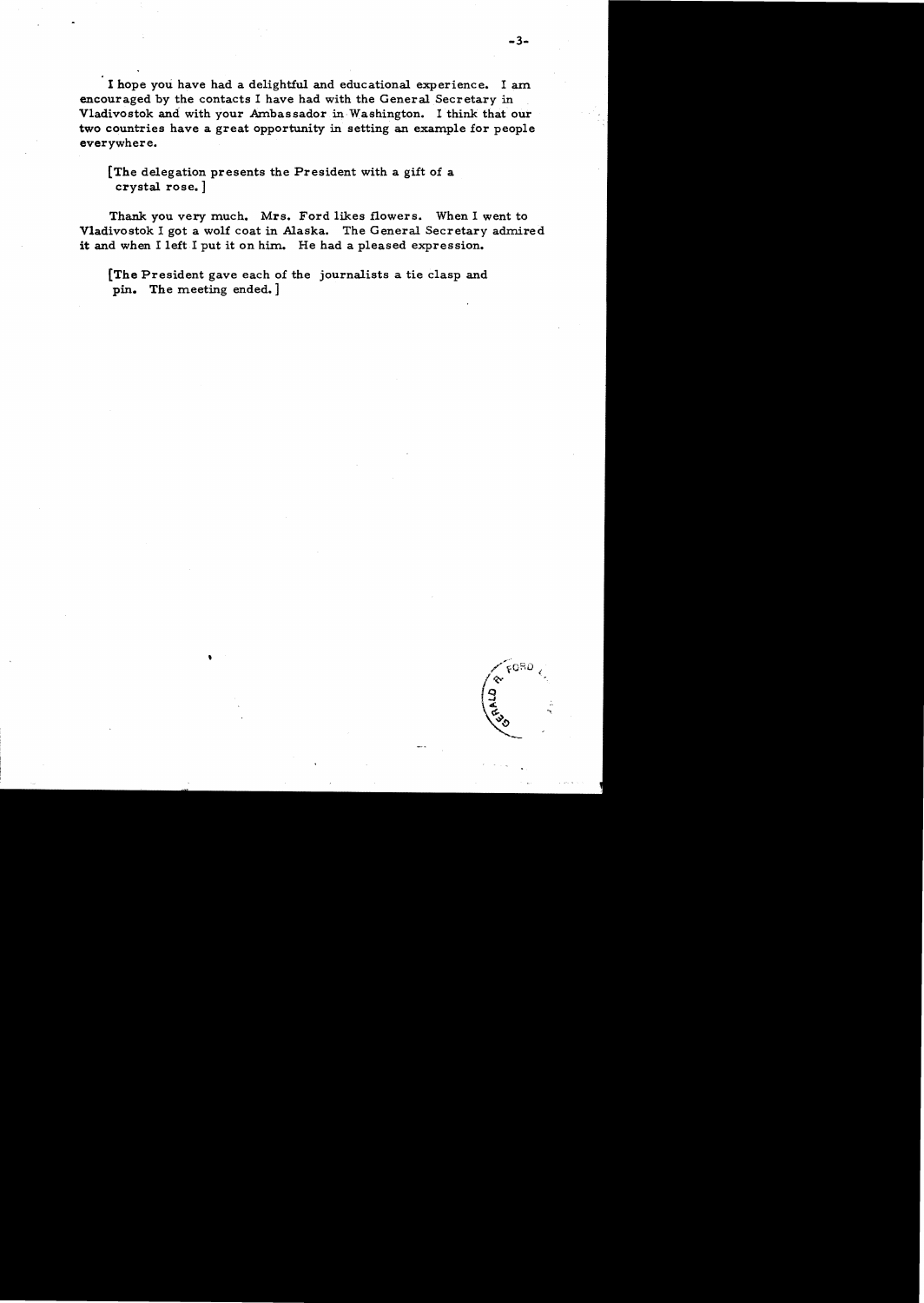## SOV IET JOURNALIST DELEGATION

- 1. Aleksey Nikolayevich BURMISTENKO, junior researcher, Journalism Department, Moscow State University.
- 2. Igor'Vasil'Yevich GORELOV, deputy chief editor, "Rovesnik."
- 3. Vladimir Stepanovich GUBAREV, deputy chief editor, Komsomol'skaya Pravda.
- 4. Nikolay Ivanovich KIPORENKO, editor, Komsomol'skoye Znamya, Kiev.
- 5. Mark Dmitriyevich MARKIN, section manager, USSR Committee of Youth Organizations.
- 6. Aleksandr Viktorovich SADIKOV, instructor, Moscow Institute for Foreign Languages.
- 7. Aleksandr Sergeyevich SHCHERBAKOV, supervisory secretary, "Zhurnalist. "
- 8. Vladimir Hikolayevich SHMYGANOVSKIY, deputy editor, Izvestiya.
- 9. Nikolay Petrovich SOKOLOV, editor, Znamya Yunosti, Minsk.
- 10. Galina Sergeyevna VASIL'YEVA, deputy chief editor, "Sovetskaya Zhenshchina. "
- 11. Anatoly Aleksandrovich VORONOV, editor Moskovskiye Novosti.
- 12. Gennadiy FEDOSOV, First Secretary, Soviet Embassy, Washington, D. C.
- 13. Vladimir ZHARKOV, Second Secretary, Soviet Embassy, Washington,  $D. C.$

\* \* \* \* \* \*<br>\_

14. Ms. Galina TUNIK, State Department Interpreter.

15. Ms. Raisa PETROFF, State Department Interpreter.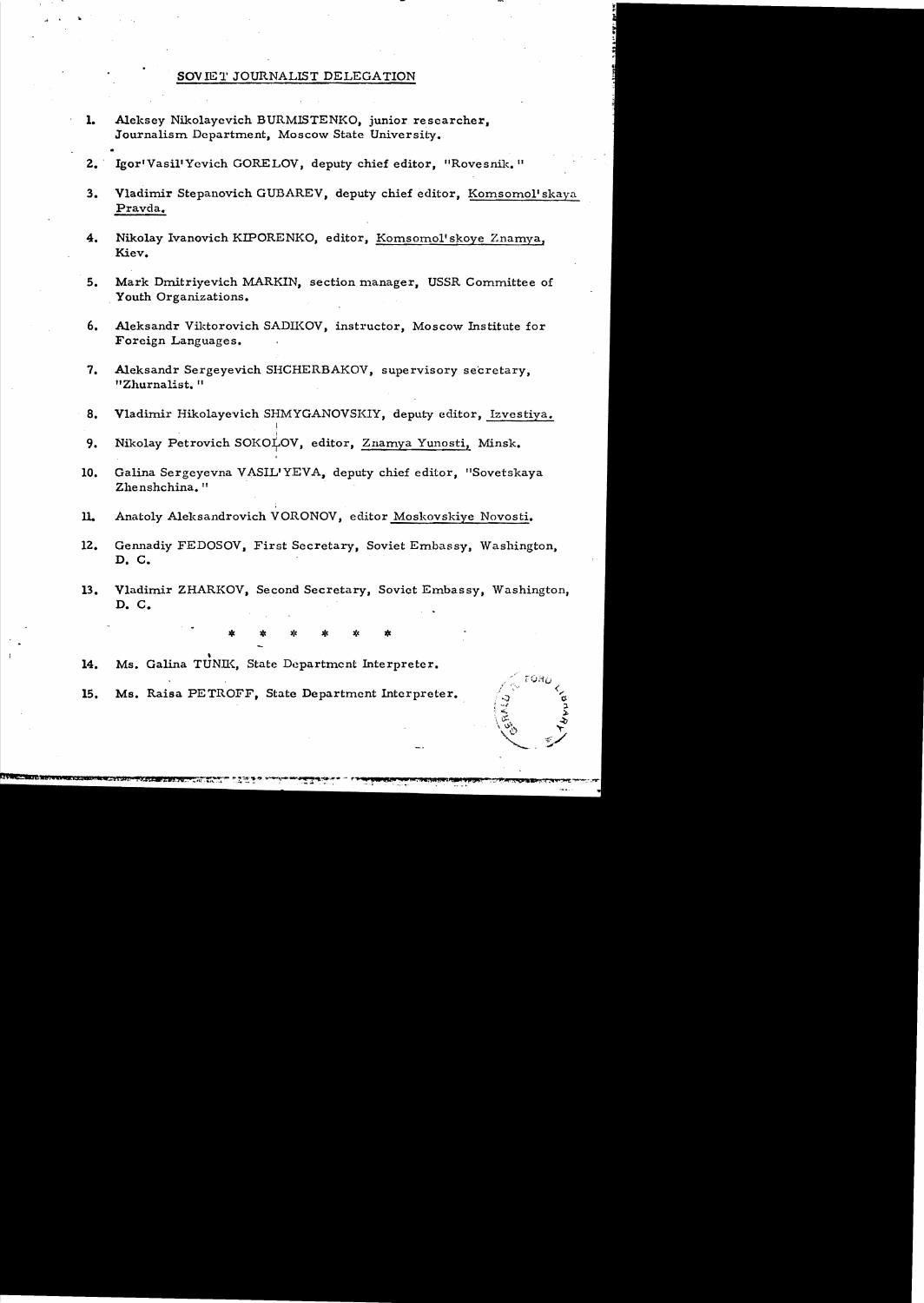16. Mr. Mort ALLIN, ACYPL Escort.

•

..

....

- 17. Mr. Peter TABET, ACYPL Deputy Director.
- 18. Ms. Betsye MORRISON, ACYPL Program Coordinator.

19. Mr. R. Spencer OLIVER, ACYPL Executive Director.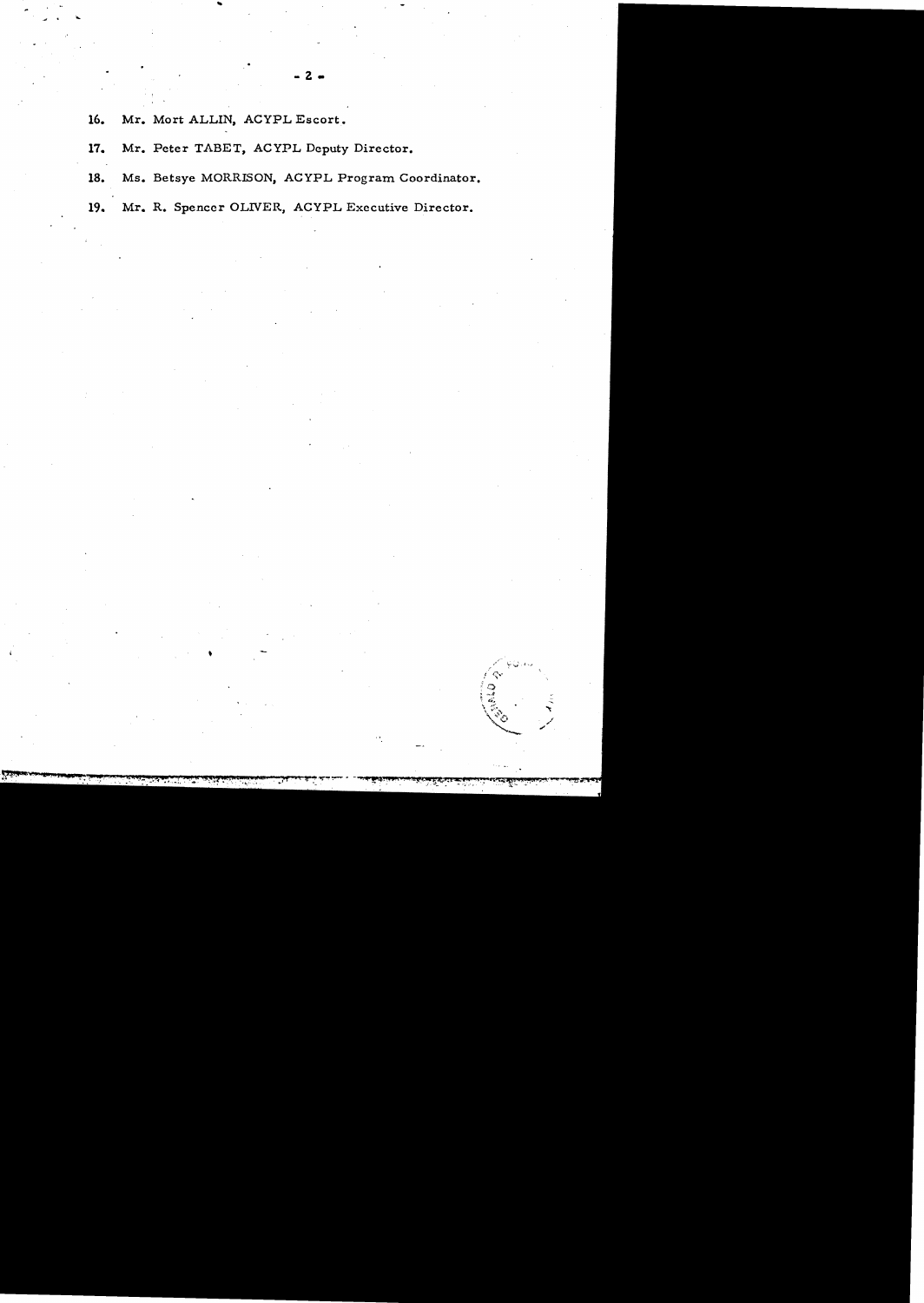My Young Secure Jerusalists  $23$  form  $25$  /dd pm P Lie me walence you wotant to worst but Channer ce enough partipul for recording us in c W H. Wat to thank not only a pol leaders but a actor than with we were und wing well. We have 1st this a wood has seen a great deal. They say it butter fel them to ind for tries and this is important for the control undertaily. We will write that One people are for detente + internations P & have selen where you have been I think ap have served great workty for writing. orbits deme pur Embigas my 2 mil faire te plane bolesnes, philie son I had privating of visity of country lost De hor & enjoyed and a low Say ED hope this not, chargeing of a pressional what hip + of puston contribution & <u>detects</u> chapon une folland your writ of introd P I enjoyed seing that point of your emity. Chanton Very colle jou info hat P I forming forward & Boy with seminar her with four days agreements of V lat a thick they will make contrabation internety but sos hot far perus coned Chron This important que fa vs. We mall ellebeth more traible than um P what me hope to a china is not only then kloud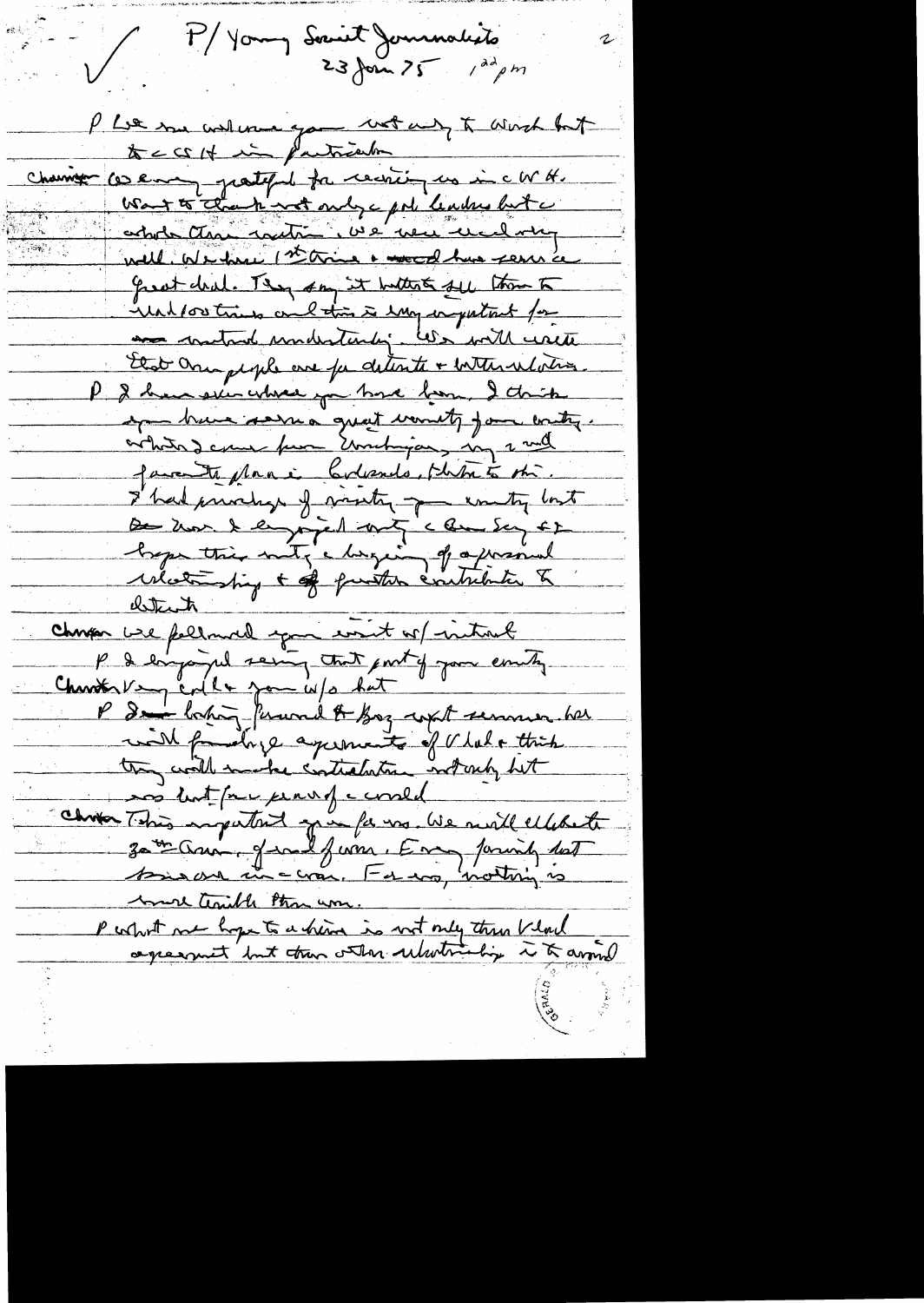& when its the contention & entertailly explosive ponto of eventuat in a consider what one & Chile deux des prodet biologies P Worlden one else like to any southing monst cur haud si com que l'aviste pour Ame P We combletat toden you treat again James and full a some commenter when you go. 2 - Comme comment de to mait 50 and Charles I Murray Chies prog. We are sigged in skehonger pape dig tria fine et élege six patre.<br>Comment pind etter après appelantes ?) afterngin bin a hard tome ! I will be giving hope some exporters too waning & must payaire partire strong quanto 1<br>Hope game avec had clearpathet & changetoint l'aux quatoyer in sette engelement Je pecific saco about a Camilins a gift & cryst  $\wedge \wedge \neg \neg e$ I Thomas you in zonach ZwasF lifes flores